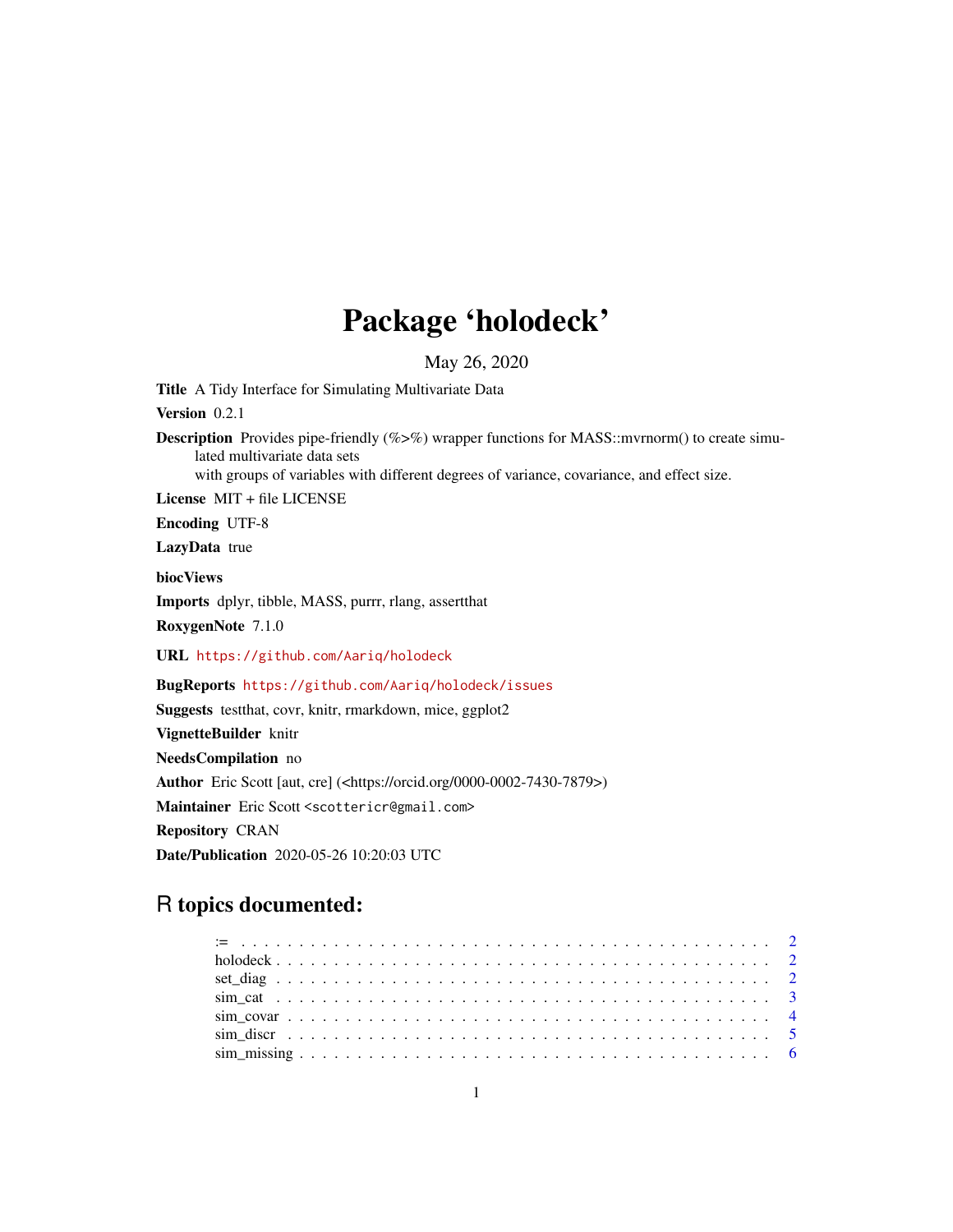<span id="page-1-0"></span>2 set\_diag

#### **Index** [7](#page-6-0) **7**

:= *Definition operator*

#### Description

Internally, this package uses the definition operator, :=, to make assignments that require computing on the LHS.

#### Arguments

| $\mathsf{x}$ | An object to test.                                 |
|--------------|----------------------------------------------------|
| lhs, rhs     | Expressions for the LHS and RHS of the definition. |

holodeck *holodeck: A package for simulating multivariate datasets*

#### Description

The 'holodeck' package contains functions for creating "chunks" of variables with different degrees of co-variance (collinearity) and discrimination among groups (i.e. levels of a categorical variable).

#### Details

What make it 'tidy'? All 'sim\_\*' functions accept dataframes or tibbles as their first argument and return tibbles, meaning they work with the pipe operator ('

set\_diag *Pipe friendly wrapper to 'diag(x) <- value'*

#### Description

Pipe friendly wrapper to 'diag(x)  $\lt$ - value'

#### Usage

set\_diag(x, value)

#### Arguments

|       | a matrix                                                                  |
|-------|---------------------------------------------------------------------------|
| value | either a single value or a vector of length equal to the diagonal of 'x'. |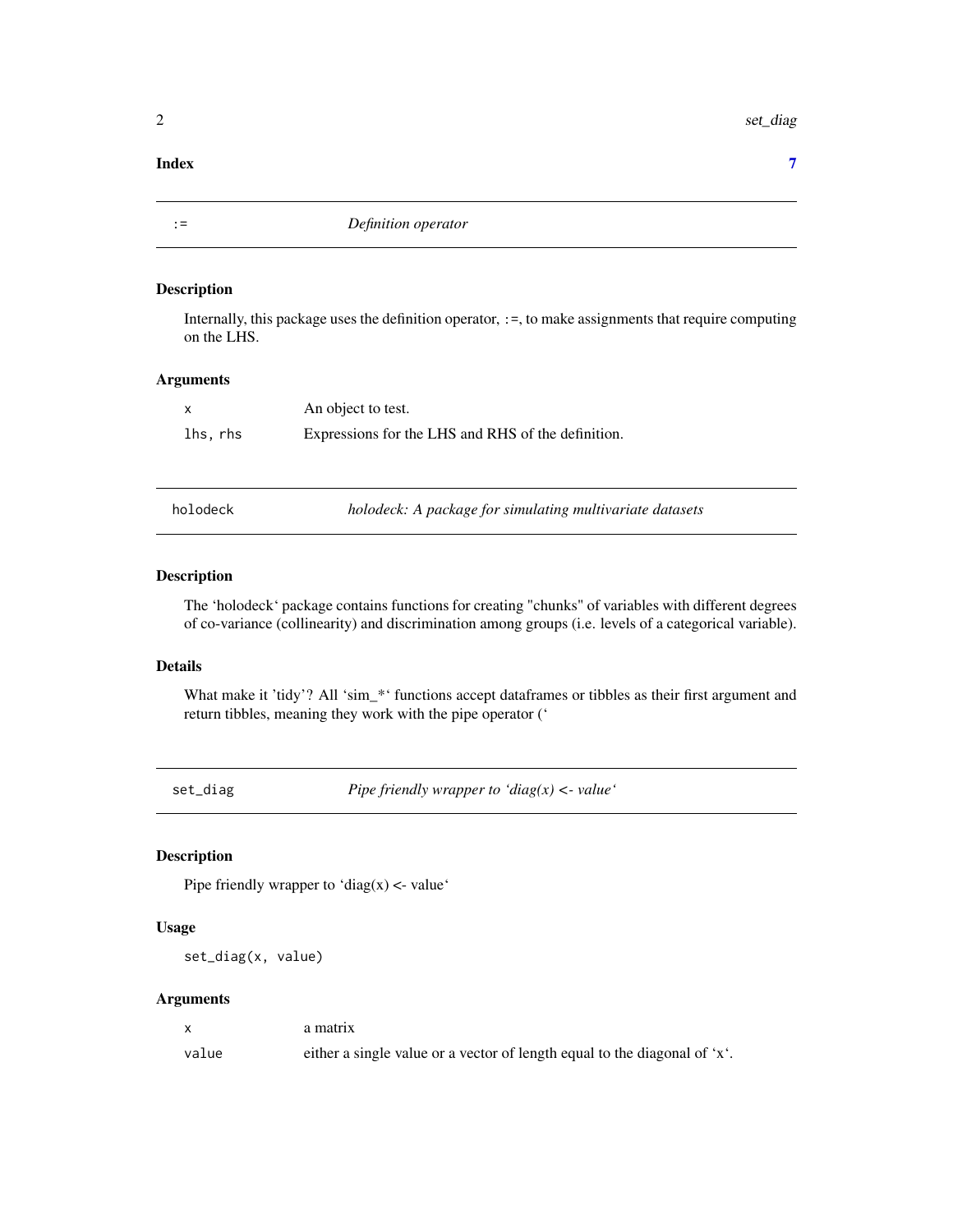#### <span id="page-2-0"></span>sim\_cat 3

#### Value

a matrix

#### Examples

```
library(dplyr)
matrix(0,3,3) %>%
set_diag(1)
```
<span id="page-2-1"></span>sim\_cat *Simulate categorical data*

#### Description

This is a simple wrapper that creates a tibble of length 'n\_obs' with a single column 'groups'. It will warn if there are fewer than three replicates per group.

#### Usage

sim\_cat(.data = NULL, n\_obs = NULL, n\_groups, name = "group")

#### Arguments

| .data    | An optional data frame. If a data frame is supplied, simulated categorical data |
|----------|---------------------------------------------------------------------------------|
|          | will be added to the data frame. Either '.data' or 'n_obs' must be supplied.    |
| n obs    | Total number of observations/rows to simulate if '.data' is not supplied.       |
| n_groups | How many groups or treatments to simulate.                                      |
| name     | The column name for the grouping variable. Defaults to "group".                 |

#### Details

To-do:

- Make this optionally create multiple categorical variables as being nested or crossed or random

#### Value

a tibble

#### See Also

[sim\\_covar](#page-3-1), [sim\\_discr](#page-4-1)

Other multivariate normal functions: [sim\\_covar\(](#page-3-1)), [sim\\_discr\(](#page-4-1))

#### Examples

 $df \le -\sin\left(\frac{n\cos x}{n}\right) = 30$ ,  $n\arcsin x$  = 3)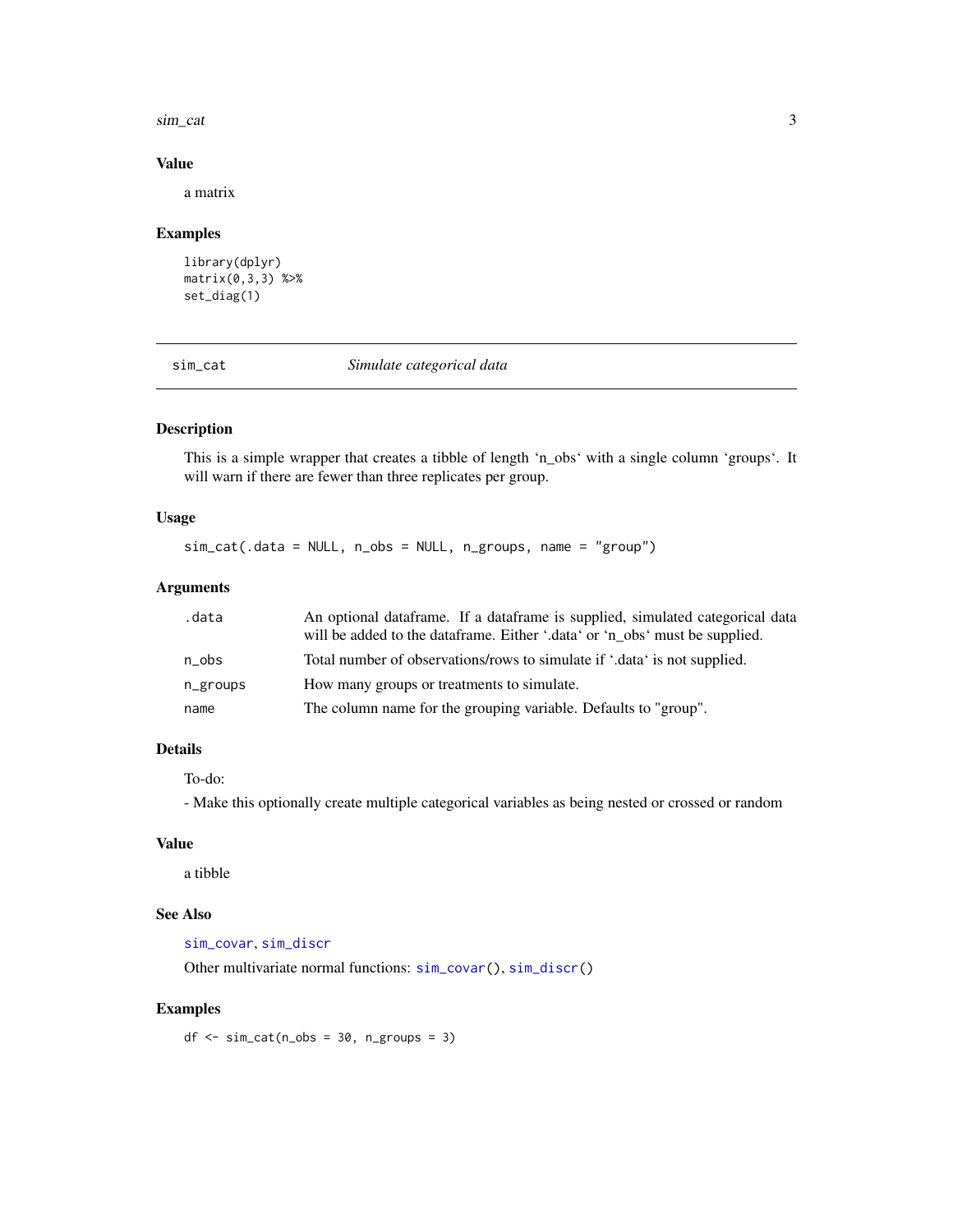<span id="page-3-1"></span><span id="page-3-0"></span>

#### Description

Adds a group of variables (columns) with a given variance and covariance to a data frame or tibble

#### Usage

sim\_covar(.data = NULL, n\_obs = NULL, n\_vars, var, cov, name = NA, seed = NA)

#### Arguments

| .data     | An optional data frame. If a data frame is supplied, simulated categorical data<br>will be added to the data frame. Either '.data' or 'n_obs' must be supplied. |
|-----------|-----------------------------------------------------------------------------------------------------------------------------------------------------------------|
| $n_{obs}$ | Total number of observations/rows to simulate if '.data' is not supplied.                                                                                       |
| $n_vars$  | Number of variables to simulate.                                                                                                                                |
| var       | Variance used to construct variance-covariance matrix.                                                                                                          |
| COV       | Covariance used to construct variance-covariance matrix.                                                                                                        |
| name      | An optional name to be appended to the column names in the output.                                                                                              |
| seed      | An optional seed for random number generation. If 'NA' (default) a random<br>seed will be used.                                                                 |

#### Value

a tibble

#### See Also

```
sim_cat, sim_discr
```
Other multivariate normal functions: [sim\\_cat\(](#page-2-1)), [sim\\_discr\(](#page-4-1))

#### Examples

```
library(dplyr)
sim\_cat(n\_obs = 30, n\_groups = 3) %>%
sim\_covar(n\_vars = 5, var = 1, cov = 0.5, name = "correlated")
```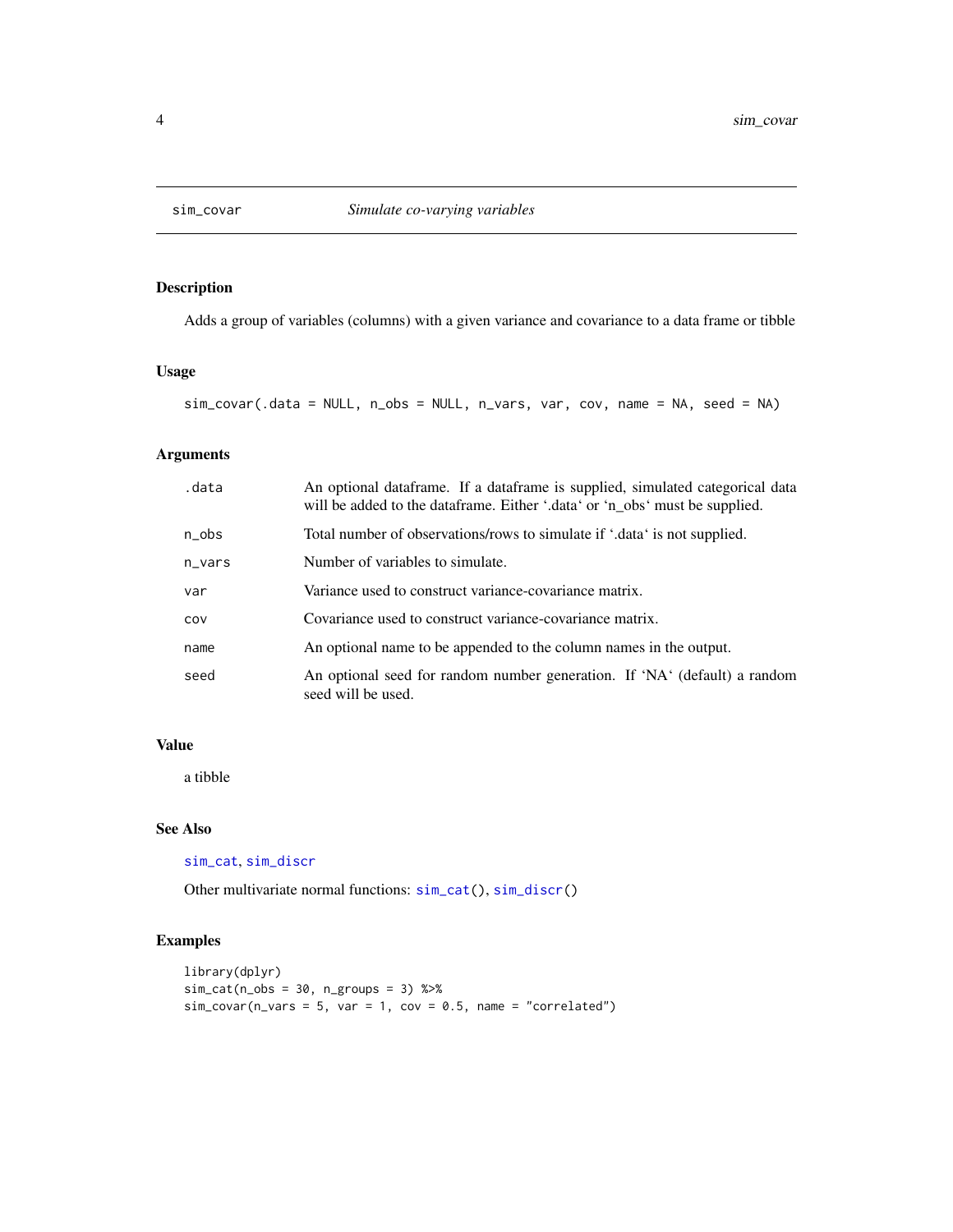<span id="page-4-1"></span><span id="page-4-0"></span>

#### Description

To-do: make this work with 'dplyr::group\_by()' instead of 'group ='

#### Usage

```
sim_discr(.data, n_vars, var, cov, group_means, name = NA, seed = NA)
```
#### Arguments

| .data       | A dataframe containing a grouping variable column.                                              |
|-------------|-------------------------------------------------------------------------------------------------|
| n_vars      | Number of variables to simulate.                                                                |
| var         | Variance used to construct variance-covariance matrix.                                          |
| COV         | Covariance used to construct variance-covariance matrix.                                        |
| group_means | A vector of the same length as the number of grouping variables.                                |
| name        | An optional name to be appended to the column names in the output.                              |
| seed        | An optional seed for random number generation. If 'NA' (default) a random<br>seed will be used. |

#### Value

a tibble

#### See Also

[sim\\_cat](#page-2-1), [sim\\_covar](#page-3-1)

Other multivariate normal functions: [sim\\_cat\(](#page-2-1)), [sim\\_covar\(](#page-3-1))

#### Examples

```
library(dplyr)
sim\_cat(n\_obs = 30, n\_groups = 3) %>%
group_by(group) %>%
sim\_discr(n\_vars = 5, var = 1, cov = 0.5, group\_means = c(-1, 0, 1), name = "descr")
```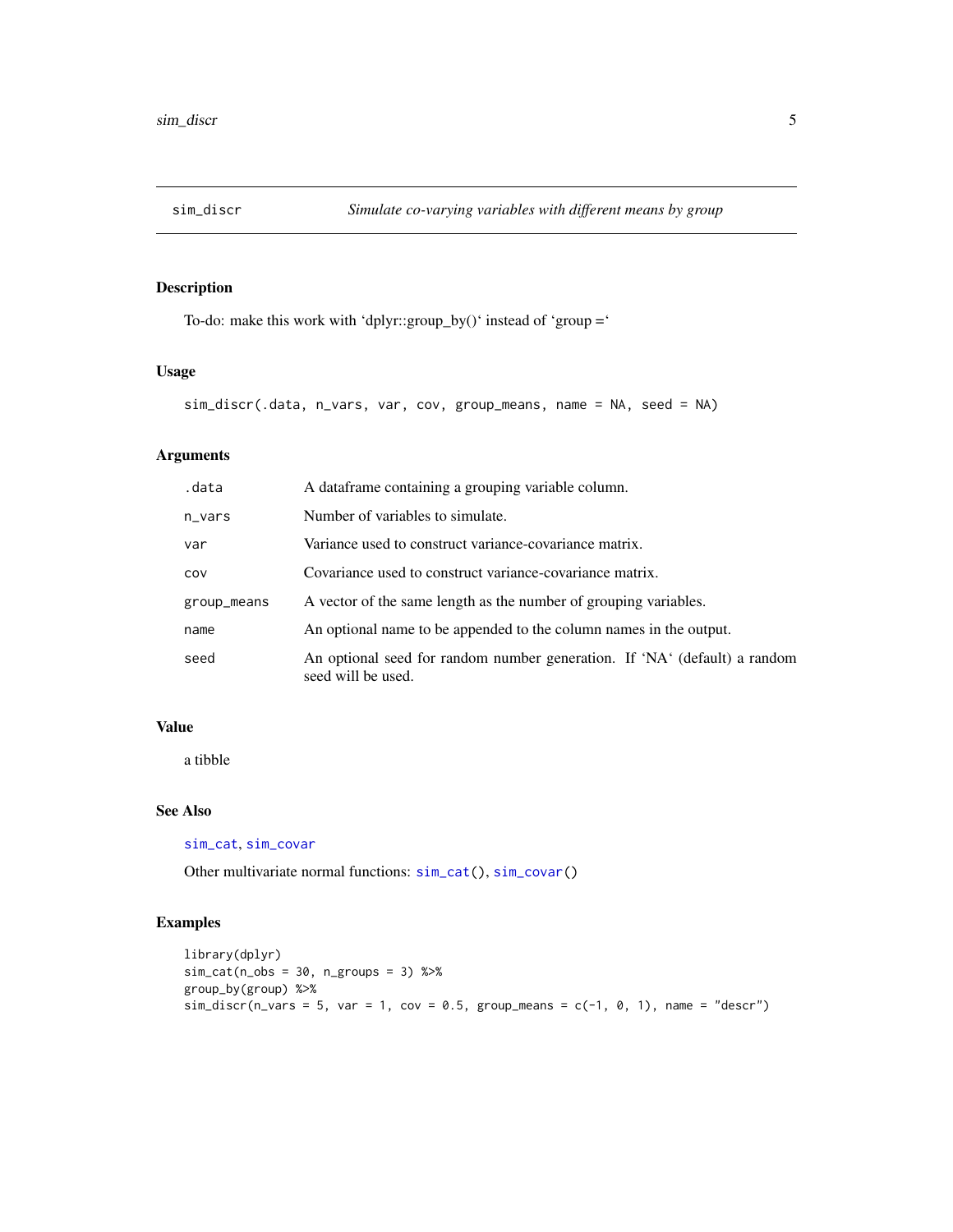<span id="page-5-0"></span>

#### Description

Takes a data frame and randomly replaces a user-supplied proportion of values with 'NA'.

#### Usage

sim\_missing(.data, prop, seed = NA)

#### Arguments

| .data | A dataframe.                                                                                    |
|-------|-------------------------------------------------------------------------------------------------|
| prop  | Proportion of values to be set to 'NA'.                                                         |
| seed  | An optional seed for random number generation. If 'NA' (default) a random<br>seed will be used. |

#### Value

a dataframe with NAs

#### Examples

```
library(dplyr)
df \le sim_cat(n_obs = 10, n_groups = 2) %>%
sim\_covar(n\_vars = 10, var = 1, cov = 0.5) %>%
sim_missing(0.05)
```